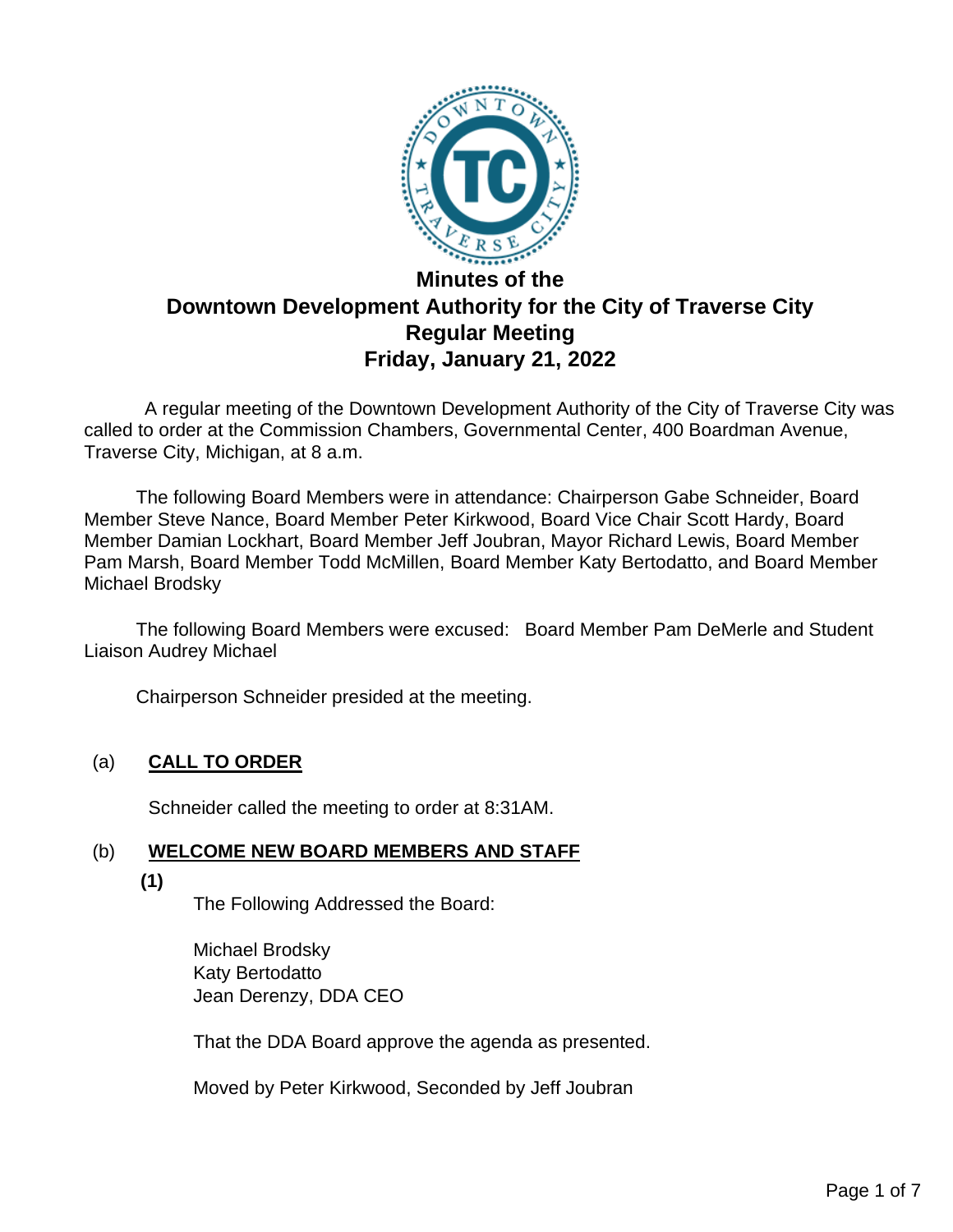**Yes:** Gabe Schneider, Steve Nance, Peter Kirkwood, Scott Hardy, Damian Lockhart, Jeff Joubran, Richard Lewis, Pam Marsh, Todd McMillen, Katy Bertodatto, and Michael Brodsky

**Absent:** Pam DeMerle

#### **CARRIED. 11-0-1 on a recorded vote**

#### (c) **ROLL CALL**

Marsh arrived at 8:32am

## (d) **REVIEW AND APPROVAL OF AGENDA**

**(1)**

Review & Approval of Agenda.

## (e) **CONSENT CALENDAR**

*The purpose of the consent calendar is to expedite business by grouping non-controversial items together to be dealt with by one DDA Board motion without discussion. Any member of the DDA Board, staff or the public may ask that any item on the consent calendar be removed therefrom and placed elsewhere on the agenda for individual consideration by the DDA Board; and such requests will be automatically respected. If an item is not removed from the consent calendar, the action noted in parentheses on the agenda is approved by a single DDA Board action adopting the consent calendar.*

**(1)** Approval of the minutes of the regular meeting of December 17, 2021 (approval recommended) (Jean Derenzy)

Minutes have been revised to include changes.

- **(2)** Approval of the meeting minutes of the strategic planning meeting of December 10, 2021 (approval recommended) (Jean Derenzy)
- **(3)** Approval of the financial reports and disbursements for DDA, TIF 97, Old Town TIF, Parking Services and Arts Commission for December 2021 (approval recommended) (Jean Derenzy, Nicole VanNess, Harry Burkholder)
- **(4)** Approval of the 2022 DDA meeting schedule (approval recommended) (Jean Derenzy)

That the DDA Board approve the consent calendar with revisions to December 17th minutes.

Moved by Peter Kirkwood, Seconded by Scott Hardy

**Yes:** Gabe Schneider, Steve Nance, Peter Kirkwood, Scott Hardy, Damian Lockhart, Jeff Joubran, Richard Lewis, Pam Marsh, Todd McMillen, Katy Bertodatto, and Michael Brodsky

**Absent:** Pam DeMerle

#### **CARRIED. 11-0-1 on a recorded vote**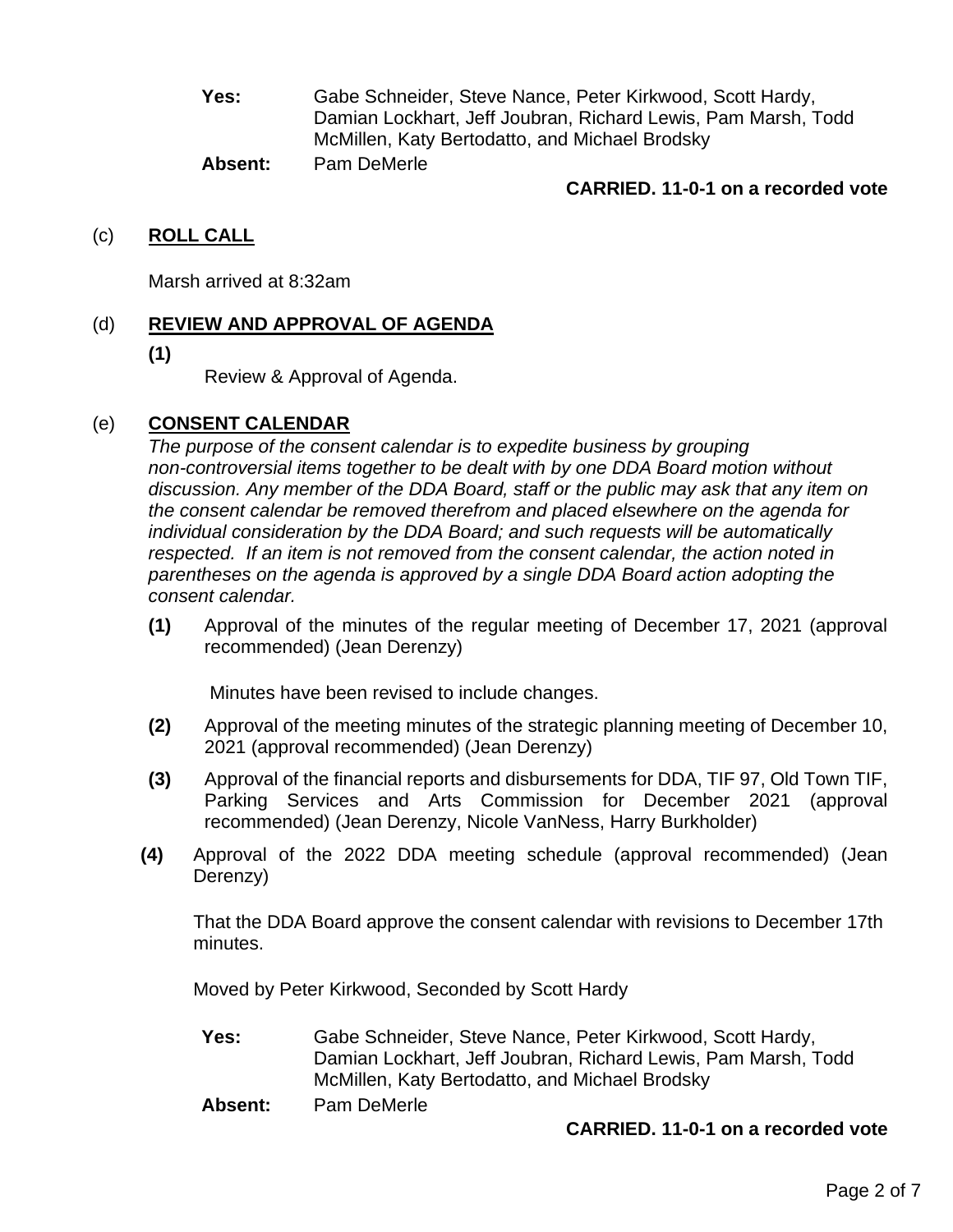# (f) **ITEMS REMOVED FROM CONSENT CALENDAR**

**(1)** Amend Item 1 to replace Chairperson Leah Bagdum-McCallum with Chairperson Schneider and identify Student Liason Audrey Michael in December 17, 2022 minutes.

#### (g) **NEW BUSINESS**

**(1)** Consultant Work for DDA to enter into a contract with Progressive Urban Management Associates (approval recommended) (Jean Derenzy)

The Following Addressed the Board:

Jean Derenzy, DDA CEO Pam Marsh Gabe Schneider Scott Hardy Peter Kirkwood Steve Nance Richard Lewis

That the DDA Board of Directors approve to enter into a contract with Progressive Urban Management Associates (PUMA) for consulting services to assist the DDA in identifying potential future organizational and financial scenarios for the DDA for a not-toexceed cost of \$115,000, subject to approval and substance by the DDA CEO and form by the DDA Attorney.

Moved by Richard Lewis, Seconded by Scott Hardy

**Yes:** Scott Hardy, Gabe Schneider, Steve Nance, Peter Kirkwood, Damian Lockhart, Jeff Joubran, Richard Lewis, Pam Marsh, Todd McMillen, Katy Bertodatto, and Michael Brodsky

**Absent:** Pam DeMerle

# **CARRIED. 11-0-1 on a recorded vote**

**(2)** Agreement with the Grand Traverse County Brownfield Redevelopment Authority (approval recommended) (Jean Derenzy)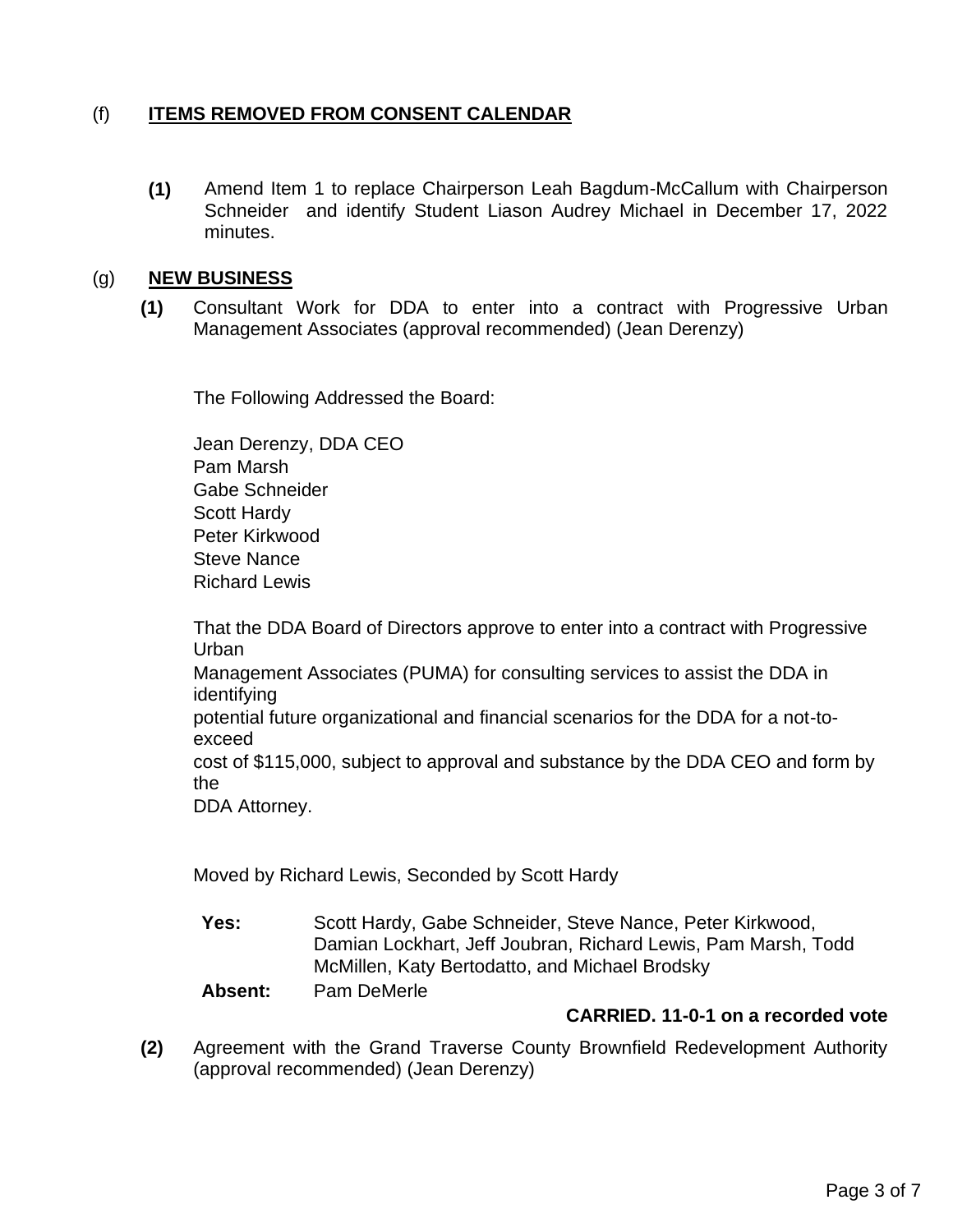The Following Addressed the Board:

Jean Derenzy, DDA CEO Gabe Schneider Scott Hardy

That the DDA Board approve and authorize the CEO to execute the Local **Brownfield** 

Revolving Fund Grant Agreement in the total amount of \$45,000 for a one-year period.

Moved by Peter Kirkwood, Seconded by Pam Marsh

**Yes:** Gabe Schneider, Steve Nance, Peter Kirkwood, Scott Hardy, Damian Lockhart, Jeff Joubran, Richard Lewis, Pam Marsh, Todd McMillen, Katy Bertodatto, and Michael Brodsky

**Absent:** Pam DeMerle

#### **CARRIED. 11-0-1 on a recorded vote**

**(3)** Amendment to the Grand Traverse County Parking Lot L lease agreement (approval recommended) (Jean Derenzy, Nicole VanNess)

The Following Addressed the Board:

Jean Derenzy, DDA CEO Scott Hardy Nicole VanNess Steve Nance Peter Kirkwood Richard Lewis Pam Marsh Gabe Schneider Jeff Joubran

Schneider had asked that this motion be referred back to staff when more information is available.

**(4)** Amendments to the Farmers Market Advisory Board Governing Rules (approval recommended) (Jean Derenzy, Harry Burkholder)

The Following Addressed the Board:

Jean Derenzy, DDA CEO Scott Hardy Pam Marsh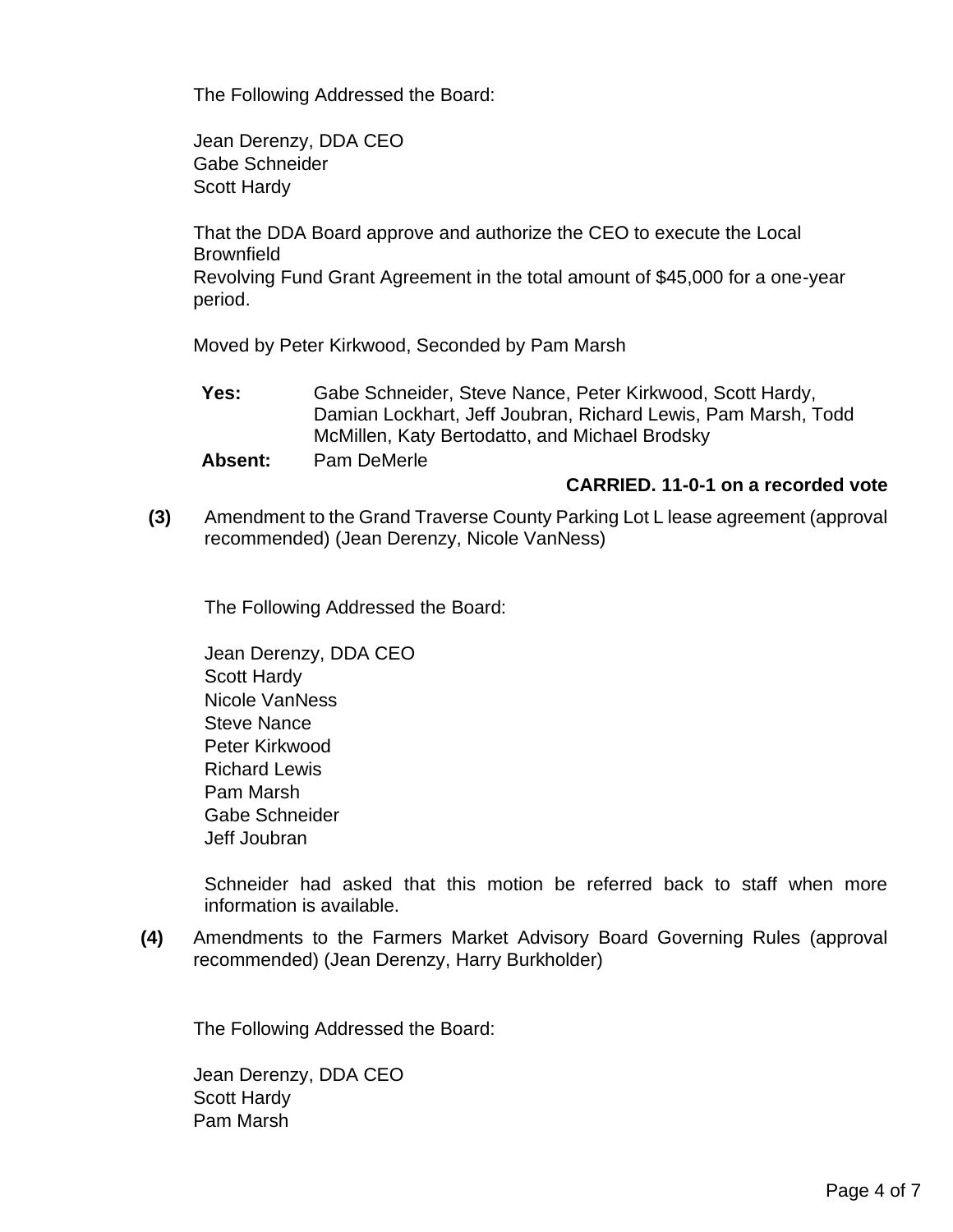That the DDA Board amend Article Two, Section Two of the Farmers Market Advisory Board Governing Rules to allow for: nine members; that three of the members shall be regular customers of the Farmers Market; that three of the members shall be vendors of the Farmers Market; and that one member will be atlarge, effective upon appointment.

Moved by Scott Hardy, Seconded by Jeff Joubran

**Yes:** Gabe Schneider, Steve Nance, Peter Kirkwood, Scott Hardy, Damian Lockhart, Jeff Joubran, Richard Lewis, Pam Marsh, Todd McMillen, Katy Bertodatto, and Michael Brodsky

**Absent:** Pam DeMerle

#### **CARRIED. 11-0-1 on a recorded vote**

## (h) **CEO REPORT**

**(1)** Project Updates

The following addressed the Board:

Jean Derenzy, DDA CEO Gabe Schneider Scott Hardy

#### (i) **BOARD MEMBER UPDATES**

**(1)** Committee Appointments (motion required) (Gabe Schneider)

Nominated for Finance Committee Jeff Joubran (Chair) Damian Lockhart (Vice Chair) Gabe Schneider Richard Lewis Scott Hardy

Nominated for Governance Committee Scott Hardy Pam DeMerle Steve Nance Amend removal of Lewis and addition of McMillen to this committee

Nominated for Parking Advisory Board Scott Hardy Pam Marsh Katy Bertodatto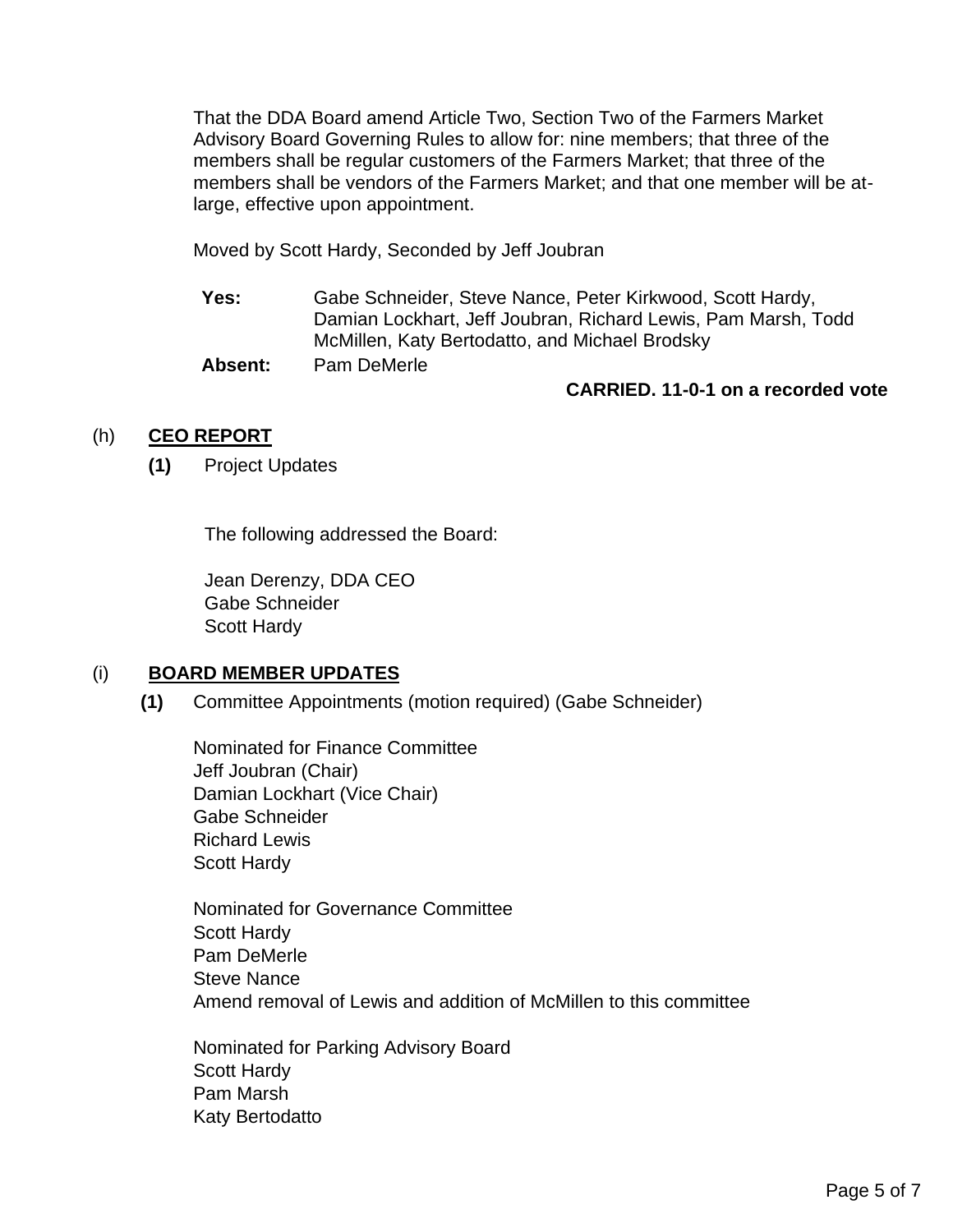Nominated for Farmers Market Advisory Steve Nance

Nominated for Arts Commission Steve Nance

That the DDA Board authorize the establishment of the Parking Advisory Board and approve the proposed 2022 members as outlined in the memo and the amended Governing committee members.

Moved by Jeff Joubran, Seconded by Katy Bertodatto

**Yes:** Gabe Schneider, Steve Nance, Peter Kirkwood, Scott Hardy, Damian Lockhart, Jeff Joubran, Richard Lewis, Pam Marsh, Todd McMillen, Katy Bertodatto, and Michael Brodsky

**Absent:** Pam DeMerle

**CARRIED. 11-0-1 on a recorded vote**

**(2)** Arts Commission Update (Steve Nance)

The Following Addressed the Board:

Steve Nance

#### (j) **STAFF REPORTS**

**(1)** Transportation and Mobility Director Report (Nicole VanNess)

The Following Addressed the Board:

Nicole VanNess

**(2)** Communications & Outreach Director Report (Art Bukowski)

Bukowski was not in attendance. Memo is in packet for review.

#### (k) **RECEIVE AND FILE**

- **(1)** Experience Coordinator Report (Abby Taylor)
- **(2)** Arts Commission December 2021 Meeting Minutes
- **(3)** DTCA December 2021 Meeting Minutes
- **(4)** DDA Finance Committee January 2022 Meeting Minutes